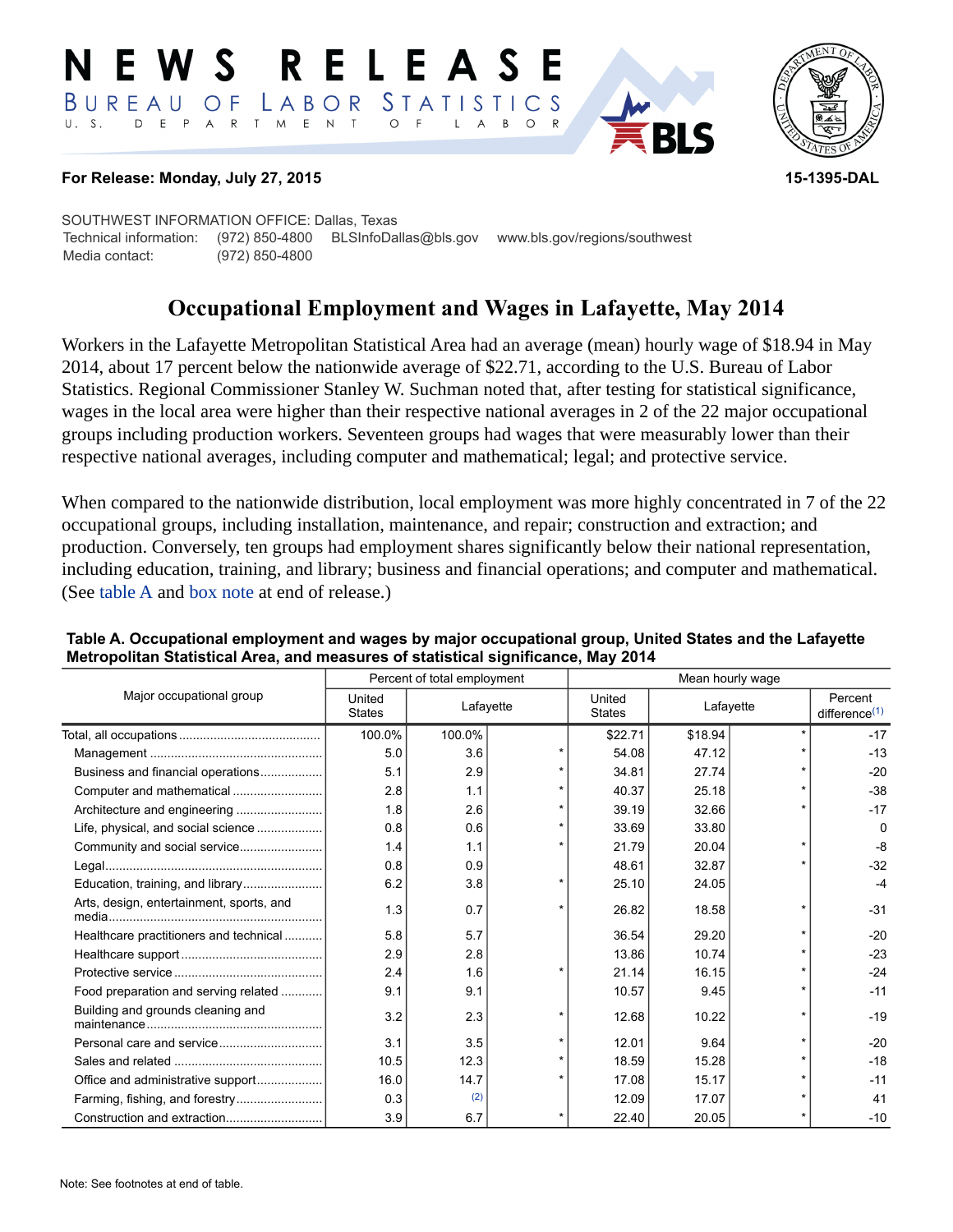#### **Table A. Occupational employment and wages by major occupational group, United States and the Lafayette Metropolitan Statistical Area, and measures of statistical significance, May 2014 - Continued**

| Major occupational group              | Percent of total employment |           |  | Mean hourly wage        |           |  |                                      |
|---------------------------------------|-----------------------------|-----------|--|-------------------------|-----------|--|--------------------------------------|
|                                       | United<br><b>States</b>     | Lafavette |  | United<br><b>States</b> | Lafayette |  | Percent<br>difference <sup>(1)</sup> |
| Installation, maintenance, and repair | 3.9 <sub>1</sub>            | 6.9       |  | 21.74                   | 19.86     |  | -9                                   |
|                                       | 6.6                         | 8.4       |  | 17.06                   | 18.85     |  | 10                                   |
| Transportation and material moving    | 6.8                         | 8.5       |  | 16.57                   | 17.11     |  | $\mathbf{r}$                         |

<span id="page-1-0"></span>(1) A positive percent difference measures how much the mean wage in Lafayette is above the national mean wage, while a negative difference reflects a lower wage.

<span id="page-1-1"></span>(2) Estimates not released.

\* The percent share of employment or mean hourly wage for this area is significantly different from the national average of all areas at the 90-percent confidence level.

One occupational group–production–was chosen to illustrate the diversity of data available for any of the 22 major occupational categories. Lafayette had 13,110 jobs in production, accounting for 8.4 percent of local area employment, significantly higher than the 6.6-percent national share. More importantly, at \$18.85 per hour, the local average hourly wage for this occupational group was about 10 percent higher than the national average of \$17.06.

With employment of 2,080, welders, cutters, solderers, and brazers was one of the largest occupations within the production group, as were machinists (1,870), and inspectors, testers, sorters, samplers, and weighers (1,450). Among the higher paying jobs were first-line supervisors of production and operating workers, and petroleum pump system operators, refinery operators, and gaugers with mean hourly wages of \$29.35 and \$25.07, respectively. At the lower end of the wage scale were laundry and dry-cleaning workers (\$9.18) and meat, poultry, and fish cutters and trimmers (\$10.26). (Detailed occupational data for production are presented in [table 1](#page-4-0); for a complete listing of all detailed occupations, see [www.bls.gov/oes/current/oes\\_29180.htm](https://www.bls.gov/oes/current/oes_29180.htm).)

Location quotients allow us to explore the occupational make-up of a metropolitan area by comparing the composition of jobs in an area relative to the national average. (See [table 1.](#page-4-0)) For example, a location quotient of 2.0 indicates that an occupation accounts for twice the share of employment in the area than it does nationally. In the Lafayette metropolitan area, above average concentrations of employment were found in many of the occupations within the production group. For instance, petroleum pump system operators, refinery operators, and gaugers were employed at 11.3 times the national average in Lafayette, one of the higher location quotients among all metropolitan areas for this particular occupation. Additionally, welders, cutters, solderers, and brazers were employed at 4.9 times the national rate. On the other hand, laundry and drycleaning workers had a location quotient of 0.9 in Lafayette, indicating that this occupation's local and national employment shares were similar.

These statistics are from the Occupational Employment Statistics (OES) survey, a federal-state cooperative program between BLS and State Workforce Agencies, in this case, the Louisiana Workforce Commission.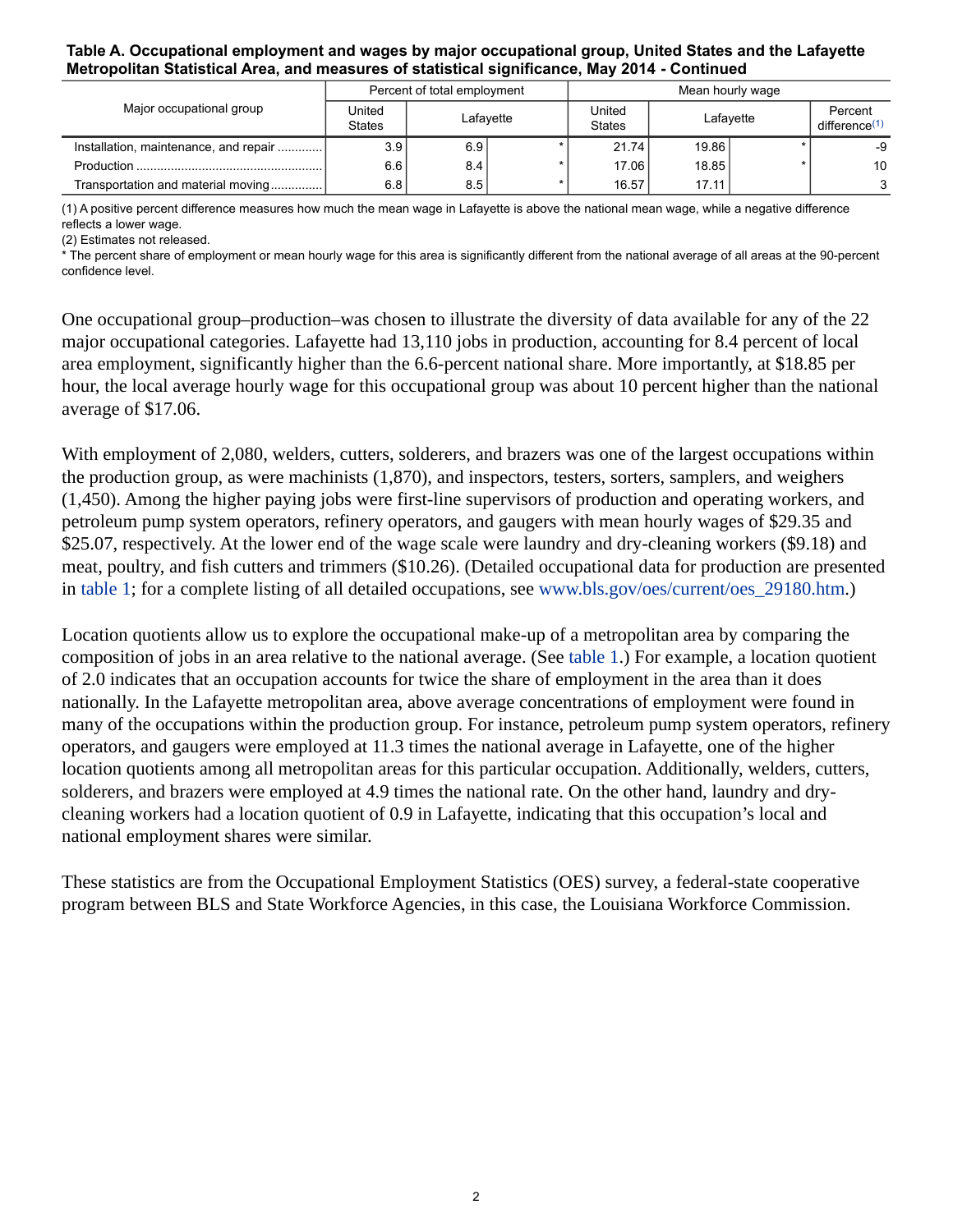# **Note**

<span id="page-2-0"></span>A value that is statistically different from another does not necessarily mean that the difference has economic or practical significance. Statistical significance is concerned with the ability to make confident statements about a universe based on a sample. It is entirely possible that a large difference between two values is not significantly different statistically, while a small difference is, since both the size and heterogeneity of the sample affect the relative error of the data being tested.

# **Technical Note**

The Occupational Employment Statistics (OES) survey is a semiannual mail survey measuring occupational employment and wage rates for wage and salary workers in nonfarm establishments in the United States. Guam, Puerto Rico, and the Virgin Islands are also surveyed, but their data are not included in the national estimates. OES estimates are constructed from a sample of about 1.2 million establishments. Forms are mailed to approximately 200,000 sampled establishments in May and November each year. May 2014 estimates are based on responses from six semiannual panels collected over a 3-year period: May 2014, November 2013, May 2013, November 2012, May 2012, and November 2011. The overall national response rate for the six panels is 74.3 percent based on establishments and 70.5 percent based on weighted sampled employment. The unweighted employment of sampled establishments across all six semiannual panels represents approximately 57.1 percent of total national employment. (Response rates are slightly lower for these estimates due to the federal shutdown in October 2013.) The sample in the Lafayette Metropolitan Statistical Area included 1,986 establishments with a response rate of 76 percent. For more information about OES concepts and methodology, go to [www.bls.gov/news.release/ocwage.tn.htm.](https://www.bls.gov/news.release/ocwage.tn.htm)

The OES survey provides estimates of employment and hourly and annual wages for wage and salary workers in 22 major occupational groups and 821 detailed occupations for the nation, states, metropolitan statistical areas, metropolitan divisions, and nonmetropolitan areas. In addition, employment and wage estimates for 94 minor groups and 458 broad occupations are available in the national data. OES data by state and metropolitan/nonmetropolitan area are available from [www.bls.gov/oes/current/oessrcst.htm](https://www.bls.gov/oes/current/oessrcst.htm) and [www.bls.gov/](https://www.bls.gov/oes/current/oessrcma.htm) [oes/current/oessrcma.htm,](https://www.bls.gov/oes/current/oessrcma.htm) respectively.

The May 2014 OES estimates are based on the 2010 Standard Occupational Classification (SOC) system and the 2012 North American Industry Classification System (NAICS). Information about the 2010 SOC is available on the BLS website at [www.bls.gov/soc](https://www.bls.gov/soc) and information about the 2012 NAICS is available at [www.bls.gov/bls/naics.htm.](https://www.bls.gov/bls/naics.htm)

# **Area definitions**

The substate area data published in this release reflect the standards and definitions established by the U.S. Office of Management and Budget.

The **Lafayette Metropolitan Statistical Area (MSA)** includes Lafayette and St. Martin Parishes in Louisiana.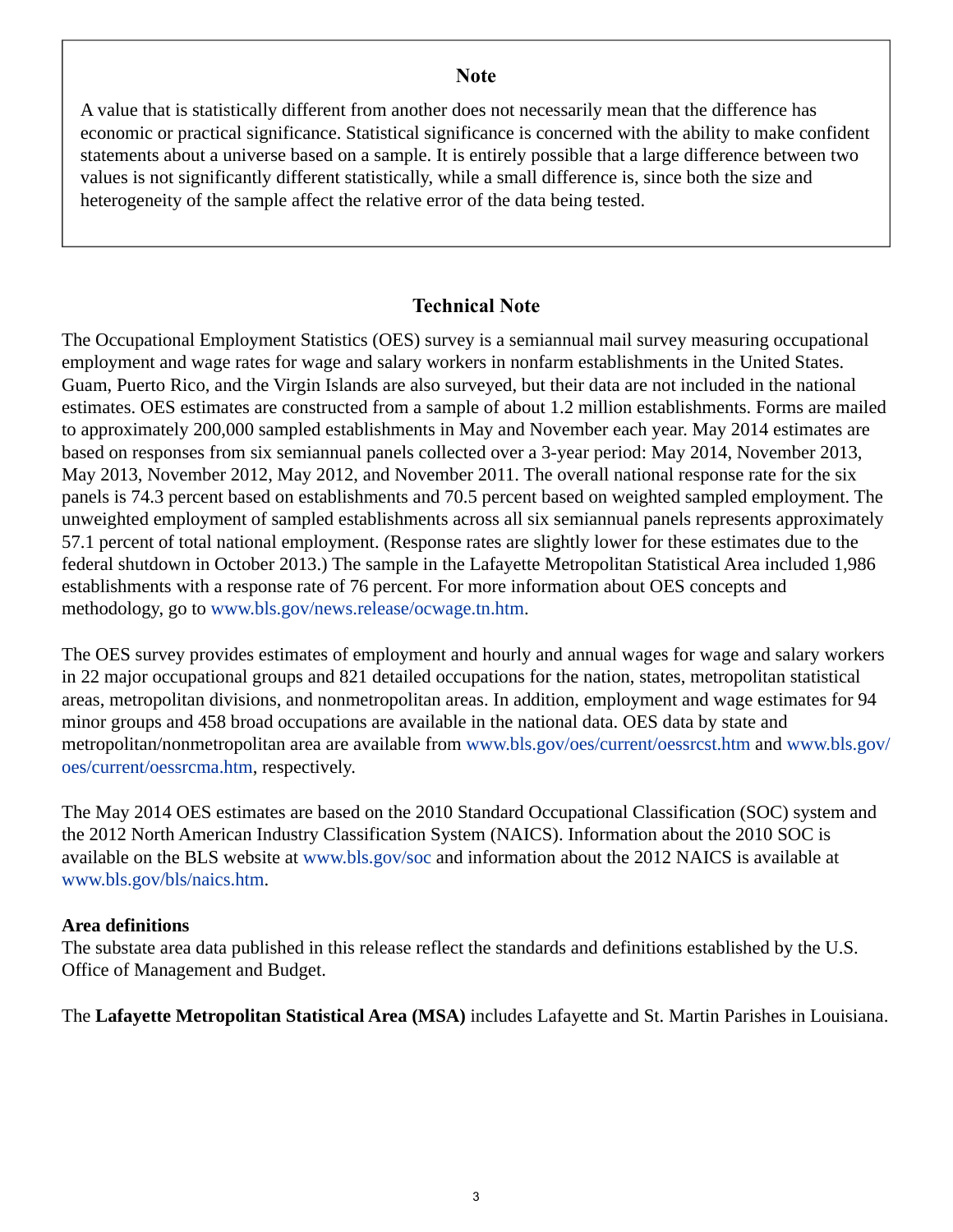# **Additional information**

OES data are available on our regional web page at [www.bls.gov/regions/southwest.](https://www.bls.gov/regions/southwest) Answers to frequently asked questions about the OES data are available at [www.bls.gov/oes/oes\\_ques.htm](https://www.bls.gov/oes/oes_ques.htm). Detailed technical information about the OES survey is available in our Survey Methods and Reliability Statement on the BLS website at [www.bls.gov/oes/current/methods\\_statement.pdf.](https://www.bls.gov/oes/current/methods_statement.pdf)

Information in this release will be made available to sensory impaired individuals upon request. Voice phone: (202) 691-5200; Federal Relay Service: (800) 877-8339.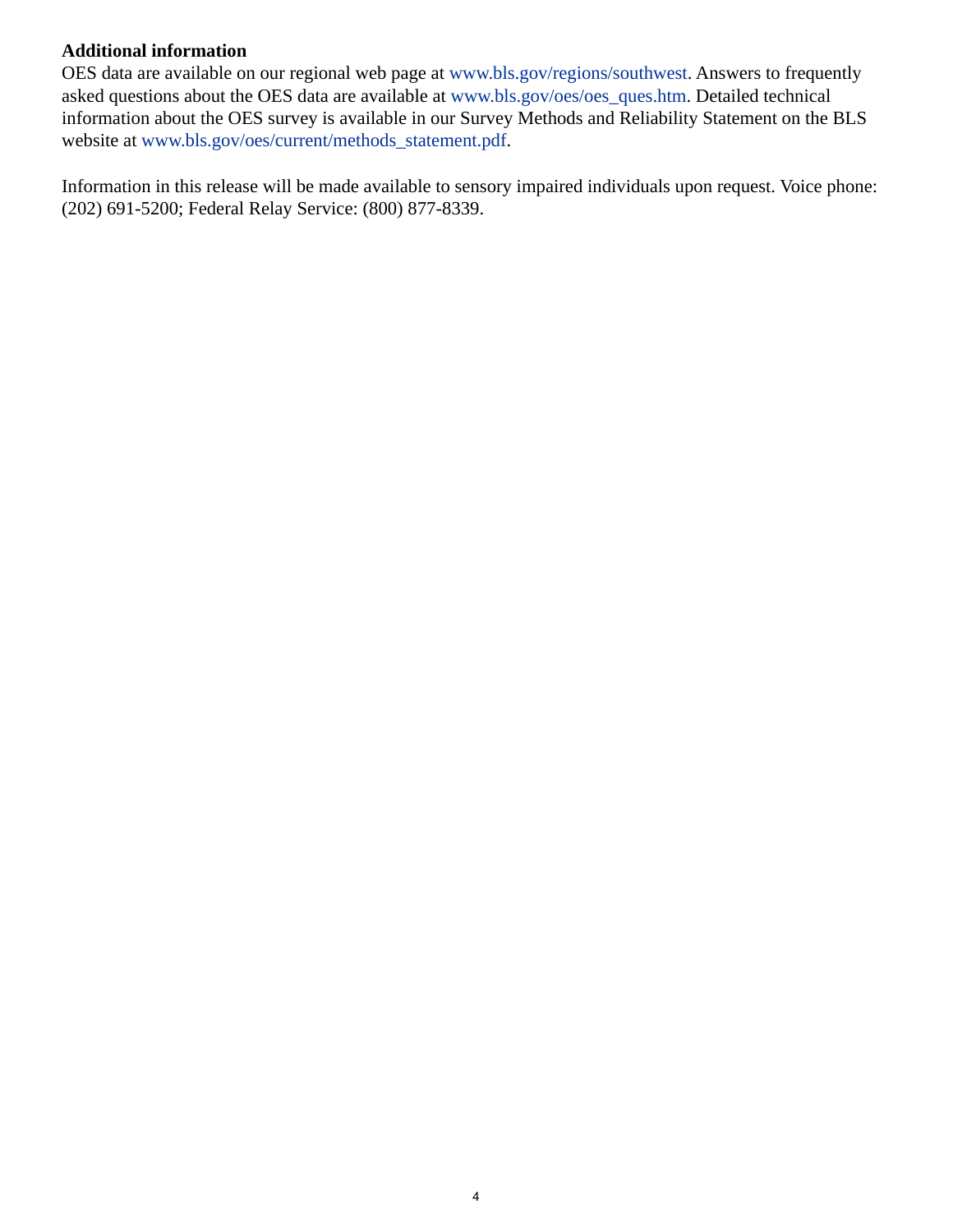#### <span id="page-4-0"></span>**Table 1. Employment and wage data from the Occupational Employment Statistics survey, by occupation, Lafayette Metropolitan Statistical Area, May 2014**

|                                                                                                              | Employment  |                                     | Mean wages |                       |  |
|--------------------------------------------------------------------------------------------------------------|-------------|-------------------------------------|------------|-----------------------|--|
| Occupation $(1)$                                                                                             | Level $(2)$ | Location<br>quotient <sup>(3)</sup> | Hourly     | Annual <sup>(4)</sup> |  |
|                                                                                                              | 13,110      | 1.3                                 | \$18.85    | \$39,210              |  |
| First-line supervisors of production and operating                                                           | 940         | 1.4                                 | 29.35      | 61,040                |  |
|                                                                                                              | 300         | 3.3                                 | 19.44      | 40,430                |  |
|                                                                                                              | 400         | 0.3                                 | 14.33      | 29,800                |  |
|                                                                                                              | 180         | 0.6                                 | 15.04      | 31,290                |  |
|                                                                                                              | 130         | 0.6                                 | 11.31      | 23,520                |  |
|                                                                                                              | 180         | 1.1                                 | 13.85      | 28,810                |  |
| Meat, poultry, and fish cutters and trimmers                                                                 | 250         | 1.4                                 | 10.26      | 21,330                |  |
|                                                                                                              | 50          | 0.4                                 | 13.69      | 28,480                |  |
| Computer-controlled machine tool operators, metal and                                                        | 230         | 1.3                                 | 19.49      | 40,540                |  |
| Computer numerically controlled machine tool                                                                 | 140         | 4.7                                 | 22.54      | 46,880                |  |
| Cutting, punching, and press machine setters,<br>operators, and tenders, metal and plastic                   | 140         | 0.7                                 | 16.68      | 34,700                |  |
| Drilling and boring machine tool setters, operators, and                                                     | 120         | 6.0                                 | 21.17      | 44,040                |  |
| Grinding, lapping, polishing, and buffing machine tool<br>setters, operators, and tenders, metal and plastic | (5)         | (5)                                 | 15.67      | 32,600                |  |
| Lathe and turning machine tool setters, operators, and                                                       | 80          | 1.6                                 | 20.23      | 42,080                |  |
| Milling and planing machine setters, operators, and                                                          | 70          | 2.7                                 | 21.44      | 44,600                |  |
|                                                                                                              | 1,870       | 4.1                                 | 20.73      | 43,120                |  |
|                                                                                                              | 70          | 0.8                                 | 18.68      | 38,860                |  |
|                                                                                                              | 2,080       | 4.9                                 | 19.33      | 40,200                |  |
| Welding, soldering, and brazing machine setters,                                                             | 50          | 0.8                                 | 21.28      | 44,270                |  |
|                                                                                                              | 50          | 0.3                                 | 15.55      | 32,340                |  |
|                                                                                                              | 50          | 0.9                                 | 13.79      | 28,690                |  |
|                                                                                                              | 220         | 0.9                                 | 9.18       | 19,080                |  |
| Pressers, textile, garment, and related materials                                                            | 150         | 2.6                                 | 10.12      | 21,060                |  |
|                                                                                                              | (5)         | (5)                                 | 12.79      | 26,600                |  |
|                                                                                                              | 70          | 0.7                                 | 14.69      | 30,560                |  |
| Stationary engineers and boiler operators                                                                    | 40          | 0.9                                 | 19.22      | 39,970                |  |
| Water and wastewater treatment plant and system                                                              | 90          | 0.7                                 | 18.35      | 38,160                |  |
| Petroleum pump system operators, refinery operators,                                                         | 540         | 11.3                                | 25.07      | 52,140                |  |
|                                                                                                              | 150         | 11.0                                | 29.38      | 61,120                |  |
| Crushing, grinding, and polishing machine setters,                                                           | 60          | 1.6                                 | 12.81      | 26,640                |  |
| Cutting and slicing machine setters, operators, and                                                          | 110         | 1.5                                 | 18.34      | 38,150                |  |
| Inspectors, testers, sorters, samplers, and weighers                                                         | 1,450       | 2.6                                 | 19.95      | 41,490                |  |
| Packaging and filling machine operators and tenders                                                          | 170         | 0.4                                 | 11.42      | 23,750                |  |
| Coating, painting, and spraying machine setters,                                                             | 70          | 0.6                                 | 13.77      | 28,640                |  |
|                                                                                                              | 50          | 0.8                                 | 21.96      | 45,670                |  |
| Molders, shapers, and casters, except metal and                                                              | 40          | 0.9                                 | 14.88      | 30,950                |  |
|                                                                                                              | 780         | 1.6                                 | 12.20      | 25,370                |  |
|                                                                                                              | 530         | 2.1                                 | 18.98      | 39,470                |  |

<span id="page-4-1"></span>(1) For a complete listing of all detailed occupations in the Lafayette MSA, see www.bls.gov/oes/current/oes\_29180.htm.

<span id="page-4-2"></span>(2) Estimates for detailed occupations do not sum to the totals because the totals include occupations not shown separately. Estimates do not include self-employed workers.

<span id="page-4-3"></span>(3) The location quotient is the ratio of the area concentration of occupational employment to the national average concentration. A location quotient greater than one indicates the occupation has a higher share of employment than average, and a location quotient less than one indicates the